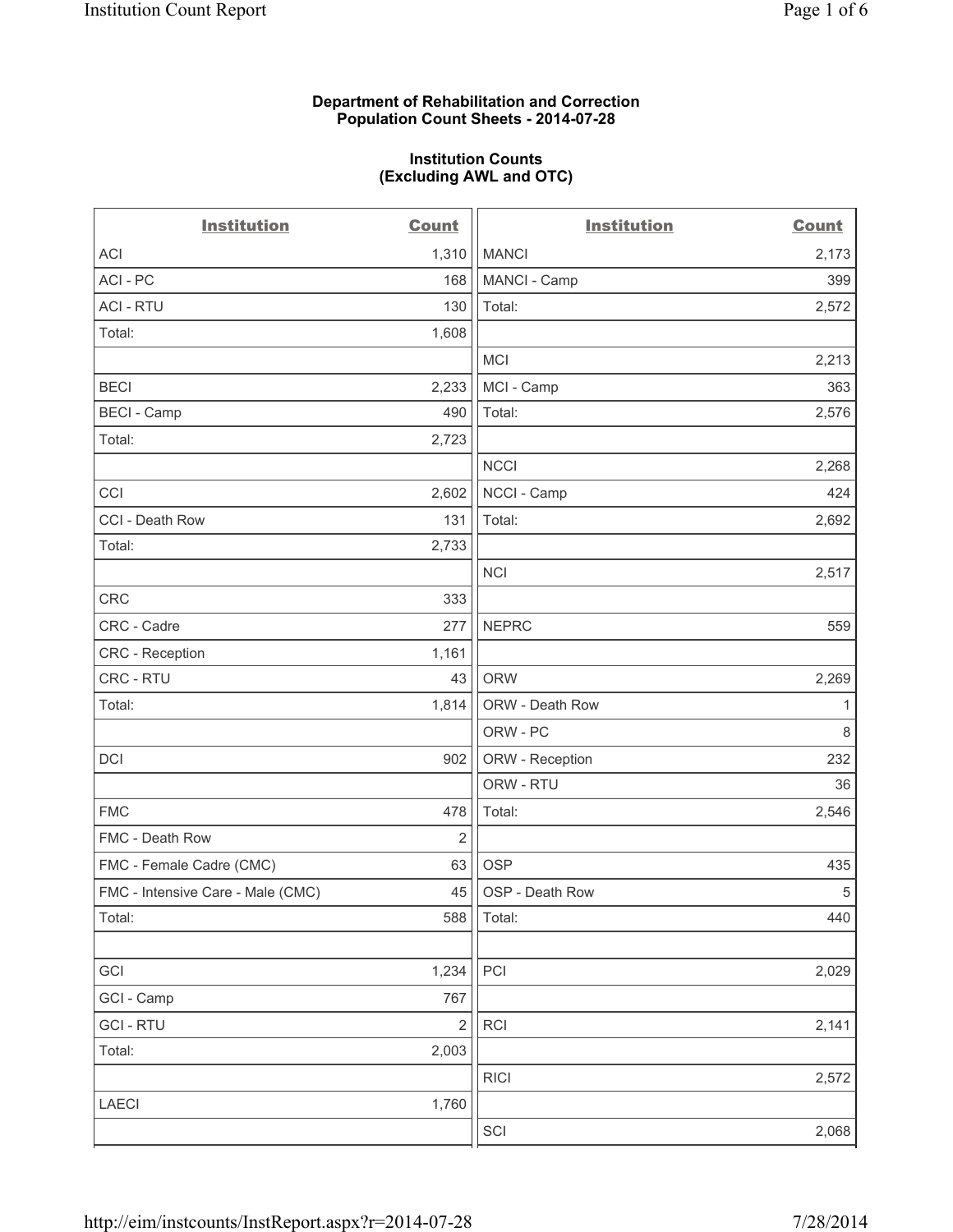| LECI                     | 2,176 |                |                                    |
|--------------------------|-------|----------------|------------------------------------|
| LECI - Camp              | 184   | <b>SOCF</b>    | 1,084                              |
| Total:                   | 2,360 | SOCF - RTU     | 63                                 |
|                          |       | Total:         | 1,147                              |
| LOCI                     | 2,272 |                |                                    |
|                          |       | <b>TCI</b>     | 1,102                              |
| <b>LORCI</b>             | 272   | TCI - Camp     | 448                                |
| LORCI - Cadre            | 226   | Total:         | 1,550                              |
| <b>LORCI - Reception</b> | 987   |                |                                    |
| Total:                   | 1,485 | <b>TOCI</b>    | 1,009                              |
|                          |       |                |                                    |
| <b>MACI</b>              | 1,037 | <b>WCI</b>     | 1,353                              |
| MACI - Minimum           | 1,387 | <b>WCI-RTU</b> | 37                                 |
| MACI - Youth             | 25    | Total:         | 1,390                              |
| Total:                   | 2,449 |                |                                    |
|                          |       |                | 50,505<br><b>Total Population:</b> |

\* The Total Population includes 37 Offenders with Reason Codes 30 & 31.

\*\* The Total Population includes 29 Offenders with Reason Code 0A.

#### **Male Population by Security Level (Include AWL and Exclude OTC)**

| <b>Security Level</b>  | <b>Body</b> | <b>AWL</b> | $(-OTC)$ | <b>Total</b> |  |  |
|------------------------|-------------|------------|----------|--------------|--|--|
| Total Level 5          | 108         | 0          | 0        | 108          |  |  |
| Total Level 4          | 1,704       | 22         | 18       | 1,708        |  |  |
| Total Level 3          | 11,172      | 124        | 99       | 11,197       |  |  |
| Total Level 2          | 17,537      | 238        | 166      | 17,609       |  |  |
| Total Level 1          | 15,682      | 201        | 97       | 15,786       |  |  |
| <b>Total Death Row</b> | 138         | 0          | 0        | 138          |  |  |
| <b>Total Male</b>      | 46,341      | 585        | 380      | 46,546       |  |  |

## **Female Population by Institution (Include AWL and Exclude OTC)**

| <b>Institution</b>       | <b>Body</b> | <b>AWL</b> | <u>(-OTC)</u> | <b>Total</b> |
|--------------------------|-------------|------------|---------------|--------------|
| DCI                      | 902         | 14         | 6             | 910          |
| <b>FMC</b>               | 22          | 3          |               | 24           |
| FMC - Female Cadre (CMC) | 63          | 0          | 0             | 63           |
| <b>NEPRC</b>             | 559         | 6          | 4             | 561          |
| <b>ORW</b>               | 2,269       | 68         | 37            | 2,300        |
| ORW - Death Row          |             | 0          | 0             |              |
| ORW - PC                 | 8           | 0          | n             | 8            |
| ORW - Reception          | 232         |            |               | 232          |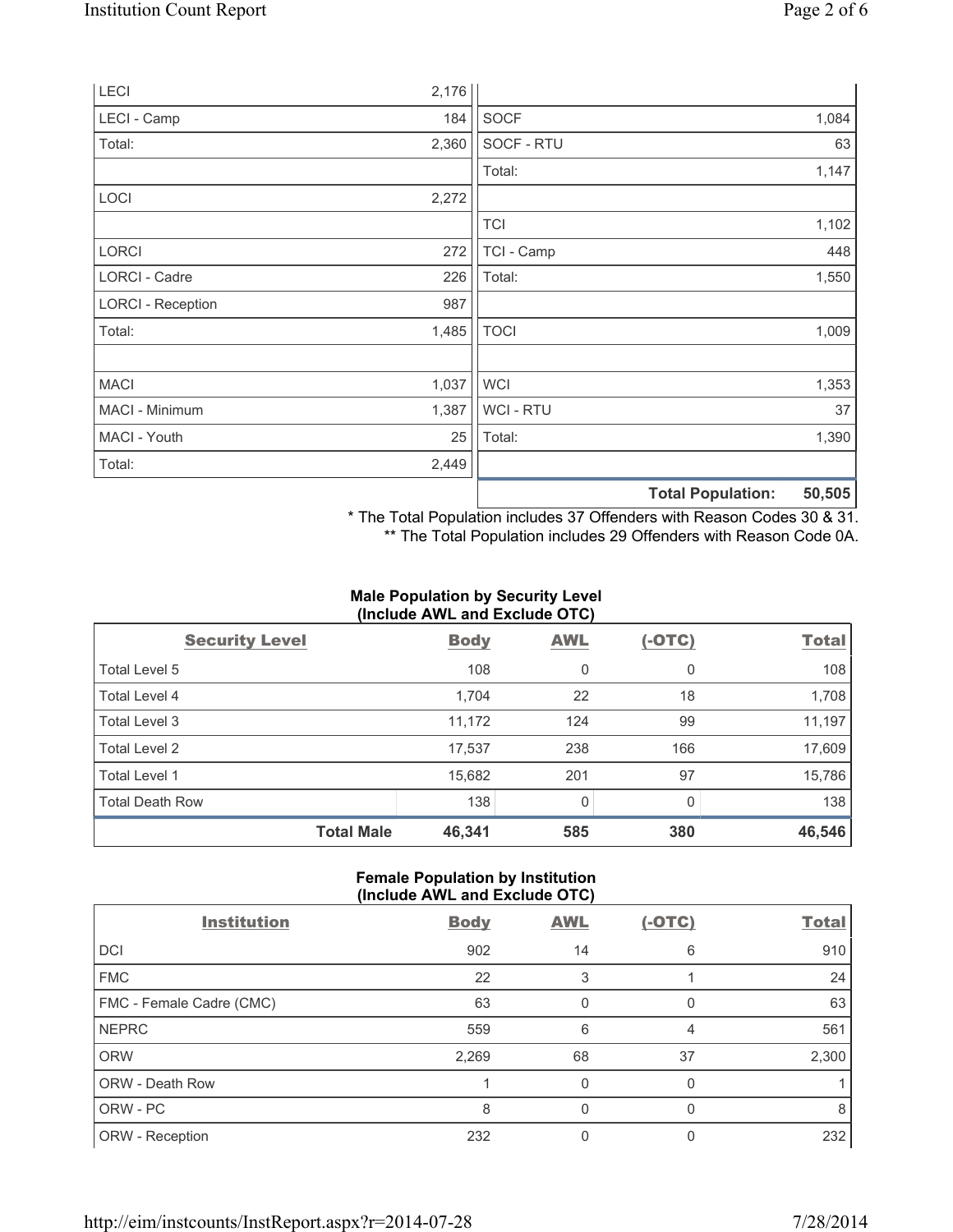| <b>ORW - RTU</b> |                          | 36     |     |     | 36     |
|------------------|--------------------------|--------|-----|-----|--------|
|                  | <b>Total Female</b>      | 4.092  | 91  | 48  | 4,135  |
|                  |                          |        |     |     |        |
|                  | <b>Total Population:</b> | 50,433 | 676 | 428 | 50,681 |

## **Male Population by Institution: Security Level 5 (Include AWL and Exclude OTC)**

| <b>Institution</b>   | <b>Body</b> | <b>AWL</b> | (-OTC) | $T$ otal i |
|----------------------|-------------|------------|--------|------------|
| <b>OSP</b>           | 108         |            |        | 108        |
| <b>Total Level 5</b> | 108         |            |        | 108        |

# **Male Population by Institution: Security Level 4 (Include AWL and Exclude OTC)**

| <b>Institution</b>                | <b>Body</b>    | <b>AWL</b>          | $(-OTC)$       | <b>Total</b> |
|-----------------------------------|----------------|---------------------|----------------|--------------|
| ACI                               | 2              | 0                   | 0              | 2            |
| ACI - PC                          | 3              | 0                   | $\Omega$       | 3            |
| CRC                               | $\mathbf 1$    | $\mathsf{O}\xspace$ | $\mathbf 0$    |              |
| CRC - Reception                   | $\overline{1}$ | $\mathsf{O}\xspace$ | $\mathbf 0$    |              |
| CRC - RTU                         | $\overline{1}$ | $\mathsf{O}\xspace$ | $\mathbf 0$    |              |
| FMC - Intensive Care - Male (CMC) | 1              | 0                   | $\mathbf 0$    |              |
| LECI                              |                | $\mathsf 0$         | 0              |              |
| LORCI                             | $\overline{2}$ | $\mathsf 0$         | $\mathbf 0$    | 2            |
| <b>MANCI</b>                      | $\mathbf 1$    | 1                   | 1              |              |
| <b>OSP</b>                        | 320            | $\overline{2}$      |                | 321          |
| RCI                               | 11             | 1                   | $\mathbf 0$    | 12           |
| SOCF                              | 1,072          | 14                  | 13             | 1,073        |
| SOCF - RTU                        | 61             | $\mathbf 0$         | $\mathbf 0$    | 61           |
| <b>TCI</b>                        | 3              | $\mathsf{O}\xspace$ | $\mathbf 0$    | 3            |
| <b>TOCI</b>                       | 216            | $\sqrt{3}$          | $\overline{2}$ | 217          |
| <b>WCI</b>                        | 8              | 1                   | 1              | 8            |
| <b>Total Level 4</b>              | 1,704          | 22                  | 18             | 1,708        |

# **Male Population by Institution: Security Level 3 (Include AWL and Exclude OTC)**

| <b>Institution</b> | <b>Body</b> | <b>AWL</b> | $(-OTC)$ | <b>Total</b> |
|--------------------|-------------|------------|----------|--------------|
| ACI                | 21          |            |          | 21           |
| ACI - PC           | 72          |            |          | 73           |
| <b>BECI</b>        |             |            |          |              |
| CCI                |             |            |          |              |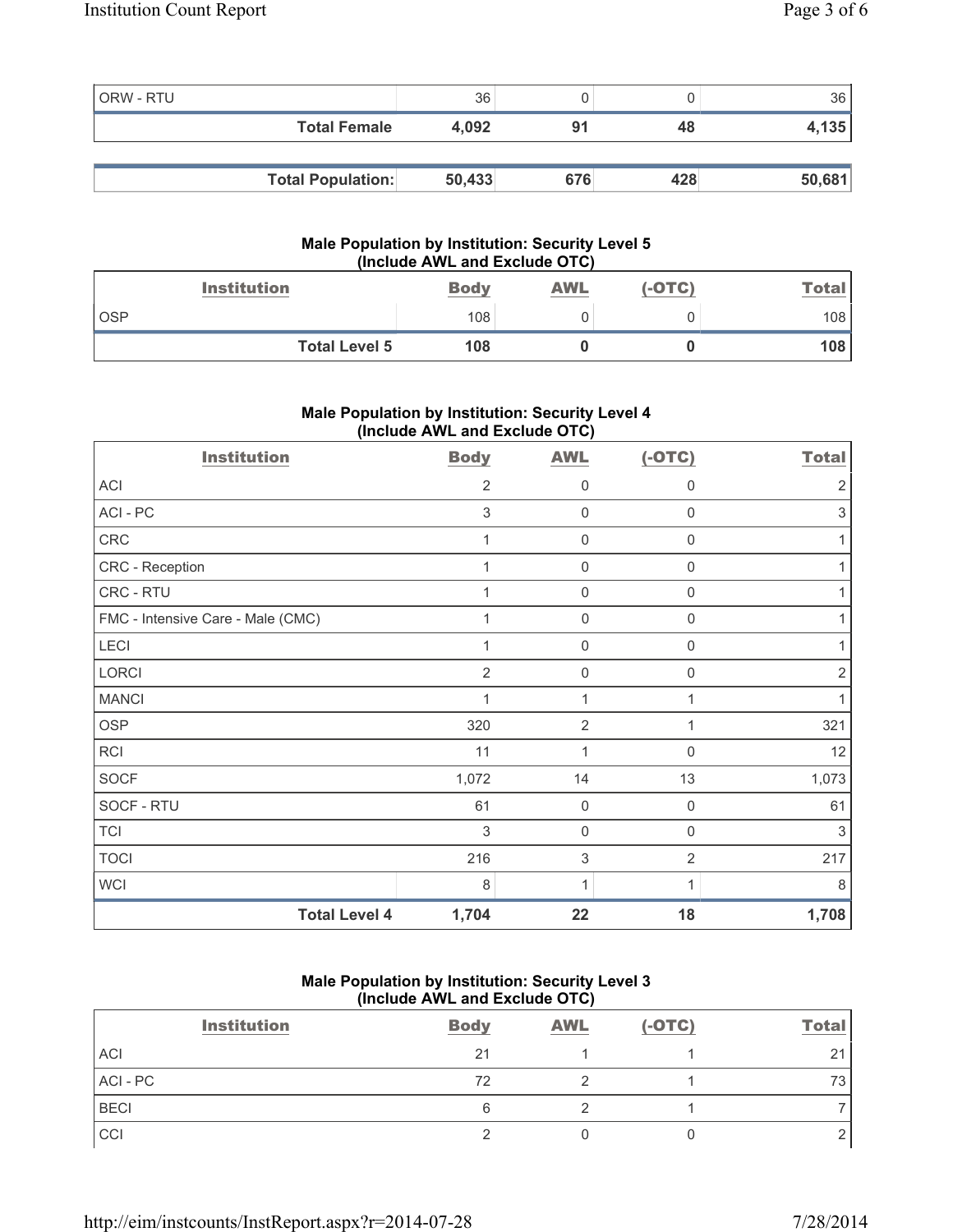| CRC                               | 93                        | $\ensuremath{\mathsf{3}}$ | $\ensuremath{\mathsf{3}}$ | 93                        |
|-----------------------------------|---------------------------|---------------------------|---------------------------|---------------------------|
| CRC - Cadre                       | 217                       | $\mathsf{O}\xspace$       | $\mathsf{O}\xspace$       | 217                       |
| CRC - Reception                   | 693                       | 14                        | 8                         | 699                       |
| CRC - RTU                         | 21                        | $\mathsf{O}\xspace$       | $\mathsf{O}\xspace$       | 21                        |
| <b>FMC</b>                        | $\overline{2}$            | $\mathsf{O}\xspace$       | $\mathsf{O}\xspace$       | $\overline{2}$            |
| FMC - Intensive Care - Male (CMC) | 10                        | $\mathsf{O}\xspace$       | $\mathsf{O}\xspace$       | 10                        |
| <b>LAECI</b>                      | $\overline{2}$            | $\mathsf{O}\xspace$       | $\mathsf 0$               | $\overline{2}$            |
| LECI                              | 2,028                     | 22                        | 19                        | 2,031                     |
| LOCI                              | $\mathsf 3$               | $\mathbf 0$               | $\mathsf 0$               | $\ensuremath{\mathsf{3}}$ |
| LORCI                             | 60                        | 19                        | 15                        | 64                        |
| LORCI - Cadre                     | 206                       | $\mathsf 0$               | $\mathsf{O}\xspace$       | 206                       |
| <b>LORCI - Reception</b>          | 509                       | $\ensuremath{\mathsf{3}}$ | $\mathsf 3$               | 509                       |
| <b>MACI</b>                       | 1                         | $\mathsf 0$               | $\mathsf{O}\xspace$       | 1                         |
| MACI - Youth                      | $\overline{4}$            | $\mathsf 0$               | $\mathsf{O}\xspace$       | $\overline{4}$            |
| <b>MANCI</b>                      | 2,101                     | 12                        | 10                        | 2,103                     |
| MCI                               | $\overline{4}$            | $\mathsf 0$               | $\mathsf 0$               | $\overline{4}$            |
| <b>NCCI</b>                       | $\sqrt{3}$                | $\mathsf{O}\xspace$       | $\mathsf{O}\xspace$       | $\ensuremath{\mathsf{3}}$ |
| NCI                               | $\overline{7}$            | $\mathsf 0$               | $\mathsf{O}\xspace$       | $\overline{7}$            |
| <b>OSP</b>                        | $\mathbf{1}$              | $\mathsf{O}\xspace$       | $\mathsf{O}\xspace$       | $\mathbf{1}$              |
| PCI                               | 47                        | $\ensuremath{\mathsf{3}}$ | 1                         | 49                        |
| <b>RCI</b>                        | 1,940                     | 22                        | 19                        | 1,943                     |
| <b>RICI</b>                       | $\ensuremath{\mathsf{3}}$ | $\mathbf 0$               | $\mathsf 0$               | $\ensuremath{\mathsf{3}}$ |
| SCI                               | $\mathbf{1}$              | $\mathsf 0$               | $\mathsf{O}\xspace$       | $\mathbf{1}$              |
| <b>SOCF</b>                       | 11                        | $\mathsf{O}\xspace$       | $\mathsf{O}\xspace$       | 11                        |
| SOCF - RTU                        | $\overline{2}$            | $\mathsf 0$               | $\mathsf{O}\xspace$       | $\overline{2}$            |
| <b>TCI</b>                        | 1,024                     | $\mathsf g$               | $\overline{7}$            | 1,026                     |
| TCI - Camp                        | $\mathbf 1$               | $\mathsf{O}\xspace$       | $\mathsf{O}\xspace$       | $\mathbf{1}$              |
| <b>TOCI</b>                       | 768                       | $\mathsf{O}\xspace$       | $\mathsf{O}\xspace$       | 768                       |
| <b>WCI</b>                        | 1,272                     | 12                        | 11                        | 1,273                     |
| WCI - RTU                         | 37                        | $\mathsf{O}\xspace$       | $\mathsf{O}\xspace$       | 37                        |
| <b>Total Level 3</b>              | 11,172                    | 124                       | 99                        | 11,197                    |

## **Male Population by Institution: Security Level 2 (Include AWL and Exclude OTC)**

|                  | \:::v:wwv / \::= w::w =/\v:wwv v : v / |             |            |          |              |
|------------------|----------------------------------------|-------------|------------|----------|--------------|
|                  | <b>Institution</b>                     | <b>Body</b> | <b>AWL</b> | $(-OTC)$ | <b>Total</b> |
| <b>ACI</b>       |                                        | 542         | 12         |          | 547          |
| ACI - PC         |                                        | 68          |            | 0        | 69           |
| <b>ACI - RTU</b> |                                        | 90          |            | 0        | 91           |
| <b>BECI</b>      |                                        | 1,567       | 15         | 11       | 1,571        |
|                  |                                        |             |            |          |              |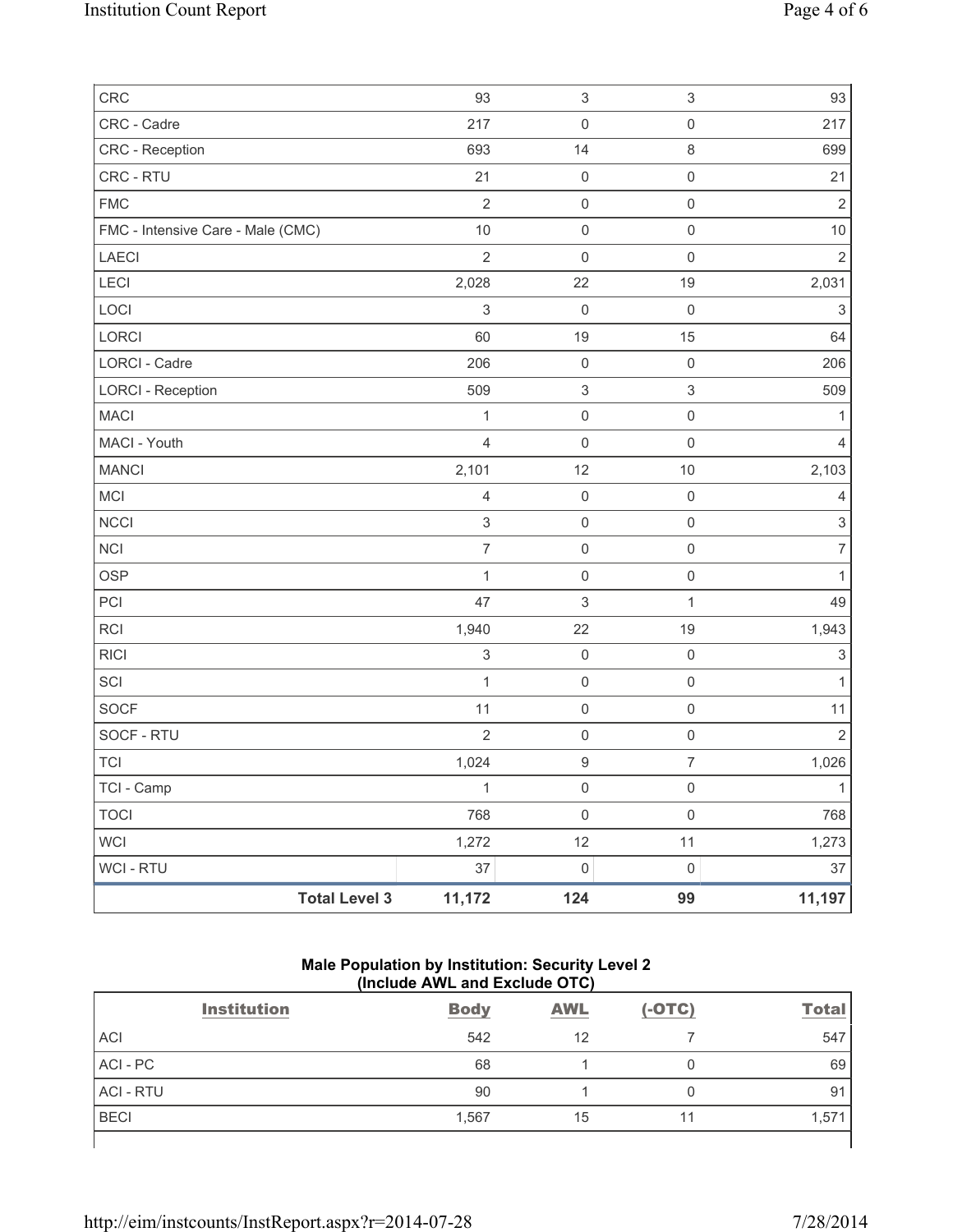| CCI                               | 1,724        | 15                  | $\overline{7}$      | 1,732        |
|-----------------------------------|--------------|---------------------|---------------------|--------------|
| CRC                               | 125          | $\overline{2}$      | $\overline{2}$      | 125          |
| CRC - Cadre                       | 55           | $\mathsf{O}\xspace$ | $\mathsf 0$         | 55           |
| CRC - Reception                   | 261          | $\overline{4}$      | $\overline{4}$      | 261          |
| CRC - RTU                         | 19           | 0                   | $\mathsf{O}\xspace$ | 19           |
| <b>FMC</b>                        | 12           | $\mathbf 0$         | $\mathsf{O}\xspace$ | 12           |
| FMC - Intensive Care - Male (CMC) | 21           | $\mathsf{O}\xspace$ | $\mathsf{O}\xspace$ | 21           |
| GCI                               | 749          | 8                   | $\overline{4}$      | 753          |
| <b>LAECI</b>                      | 1,209        | 20                  | 16                  | 1,213        |
| LECI                              | 145          | $\mathbf 0$         | $\mathsf{O}\xspace$ | 145          |
| LOCI                              | 1,051        | 14                  | $\mathsf g$         | 1,056        |
| LORCI                             | 126          | 16                  | 14                  | 128          |
| LORCI - Cadre                     | 20           | $\mathbf 0$         | $\mathsf{O}\xspace$ | 20           |
| <b>LORCI - Reception</b>          | 315          | 9                   | $\mathsf g$         | 315          |
| <b>MACI</b>                       | 1,036        | 6                   | $\mathbf{1}$        | 1,041        |
| MACI - Youth                      | 21           | $\mathsf{O}\xspace$ | $\mathsf{O}\xspace$ | 21           |
| <b>MANCI</b>                      | 60           | $\mathbf 0$         | $\mathbf 0$         | 60           |
| MCI                               | 1,728        | 28                  | 17                  | 1,739        |
| MCI - Camp                        | $\mathbf{1}$ | $\mathbf 0$         | $\mathsf{O}\xspace$ | $\mathbf{1}$ |
| <b>NCCI</b>                       | 1,666        | 18                  | 17                  | 1,667        |
| NCCI - Camp                       | $\mathbf{1}$ | $\mathbf 0$         | $\mathsf{O}\xspace$ | $\mathbf{1}$ |
| <b>NCI</b>                        | 1,766        | 31                  | 28                  | 1,769        |
| PCI                               | 800          | 12                  | $\mathsf 3$         | 809          |
| <b>RCI</b>                        | 189          | $\mathbf 0$         | $\mathsf{O}\xspace$ | 189          |
| <b>RICI</b>                       | 1,018        | 16                  | $\boldsymbol{9}$    | 1,025        |
| SCI                               | 1,033        | $\hbox{9}$          | $\boldsymbol{7}$    | 1,035        |
| <b>TCI</b>                        | 21           | $\mathsf{O}\xspace$ | $\mathsf{O}\xspace$ | 21           |
| <b>TOCI</b>                       | 25           | $\mathbf 1$         | $\mathbf{1}$        | 25           |
| <b>WCI</b>                        | 73           | $\mathsf{O}\xspace$ | $\mathsf{O}\xspace$ | 73           |
| <b>Total Level 2</b>              | 17,537       | 238                 | 166                 | 17,609       |

# **Male Population by Institution: Security Level 1 (Include AWL and Exclude OTC)**

| <b>Institution</b> | <b>Body</b> | <b>AWL</b> | $(-OTC)$ | <b>Total</b> |
|--------------------|-------------|------------|----------|--------------|
| <b>ACI</b>         | 745         | 8          |          | 752          |
| ACI - PC           | 25          | 0          |          | 25           |
| <b>ACI - RTU</b>   | 40          |            |          | 41           |
| <b>BECI</b>        | 660         | 17         | 10       | 667          |
| <b>BECI</b> - Camp | 489         | 0          |          | 489          |
| CCI                | 876         |            |          | 882          |